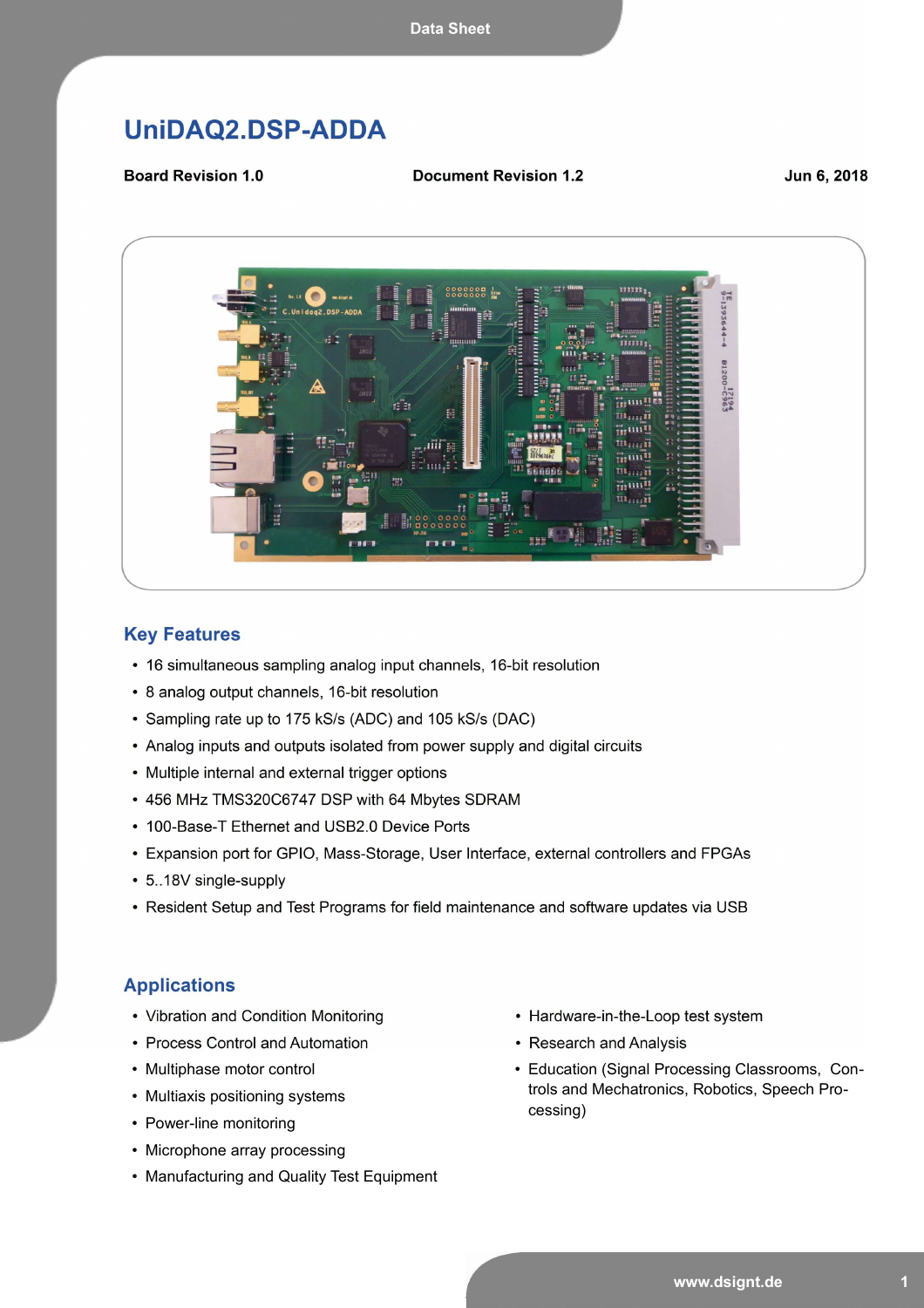#### **Description**

The UniDAQ2.DSP-ADDA is a versatile data acquisition and signal processing platform for industrial applications, scientific research, and education.

16 synchronously sampled analog input channels with excellent static and dynamic parameters qualify the UniDAQ2 for grid monitoring, multi-axis positioning, motor control, vibration and condition monitoring, process control and automation, and many more. Eight analog outputs drive actuators, generate stimuli, or can be used to monitor internal processing states.

The analog circuits are isolated from digital circuits and power supply. Combined with over-voltage protection, this facilitates system integration and guarantees signal integrity and reliability in harsh environments.

USB and Ethernet ports are used to interface to the production environment, log data, and provide a link to visualization and simulation tools for research, design verification, hardware-in-the-loop tests, and education.

The Texas Instruments TMS320C6747 floating-point processor provides ample real-time signal processing capabilities. An Expansion Port is provided to assist the DSP with an FPGA or controller for fieldbuses and encoder interfaces, add GPIO, mass-storage capabilities, or a user-interface. The UniDAQ.EXP1 for example adds a TFT LCD interface, SD-Card slot, a real-time-clock with alarm and timestamp functions, and an I2C expansion to connect pushbuttons or a touch screen.

#### **Input Characteristics**

| Number of Channels               | : 16 single-ended (8 differential), simultaneous sampling                             |
|----------------------------------|---------------------------------------------------------------------------------------|
| <b>ADC Resolution</b>            | $: 16 \text{ bits}$                                                                   |
| Type of ADC                      | : Successive approximation register (SAR)                                             |
| Sampling rate                    | : 0 - 175 kS/s, internal or external sampling clock                                   |
| Input Range                      | : ±5 V and ±10 V, programmable                                                        |
| Input Coupling                   | : DC                                                                                  |
| Input Impedance : 1 MOhm    10pF |                                                                                       |
| Input Leakage                    | $: 1.5$ µA typ.                                                                       |
|                                  | Overvoltage Protection : ±36 V, Input current during overvoltage conditions max ±10mA |
| <b>Antialias Filter</b>          | : 2nd order Butterworth, -3dB cutoff 15 kHz (±5V Range), 23 kHz (±10V Range)          |
| DNL                              | : $\pm 0.5$ LSB typ, < $\pm 1$ LSB max                                                |
| INL                              | : $\pm 0.5$ LSB typ, $\pm 2$ LSB max                                                  |
| Zero Error                       | : $<$ 2 mV                                                                            |
| Full Scale Error : < 0.3%        |                                                                                       |
| Channel to channel               |                                                                                       |
| <b>Phase Mismatch</b>            | : $<$ 0.1 $^{\circ}$ at 1kHz, $<$ 0.5 $^{\circ}$ at 10kHz input frequency             |
| Crosstalk                        | : -115dB to adjacent channel, 10kHz full-scale input signal                           |
| Latency                          | : 6 µs from sampling clock to ADC1,5,9,13 data available in DSP                       |
|                                  | 10µs until all ADC channels are available in DSP                                      |
|                                  |                                                                                       |

Dynamic Characteristics (input 1kHz sine, -1dB full scale, 100kS/s, no oversampling) SINAD : 87 dB THD : -100 dB SFDR : 108 dB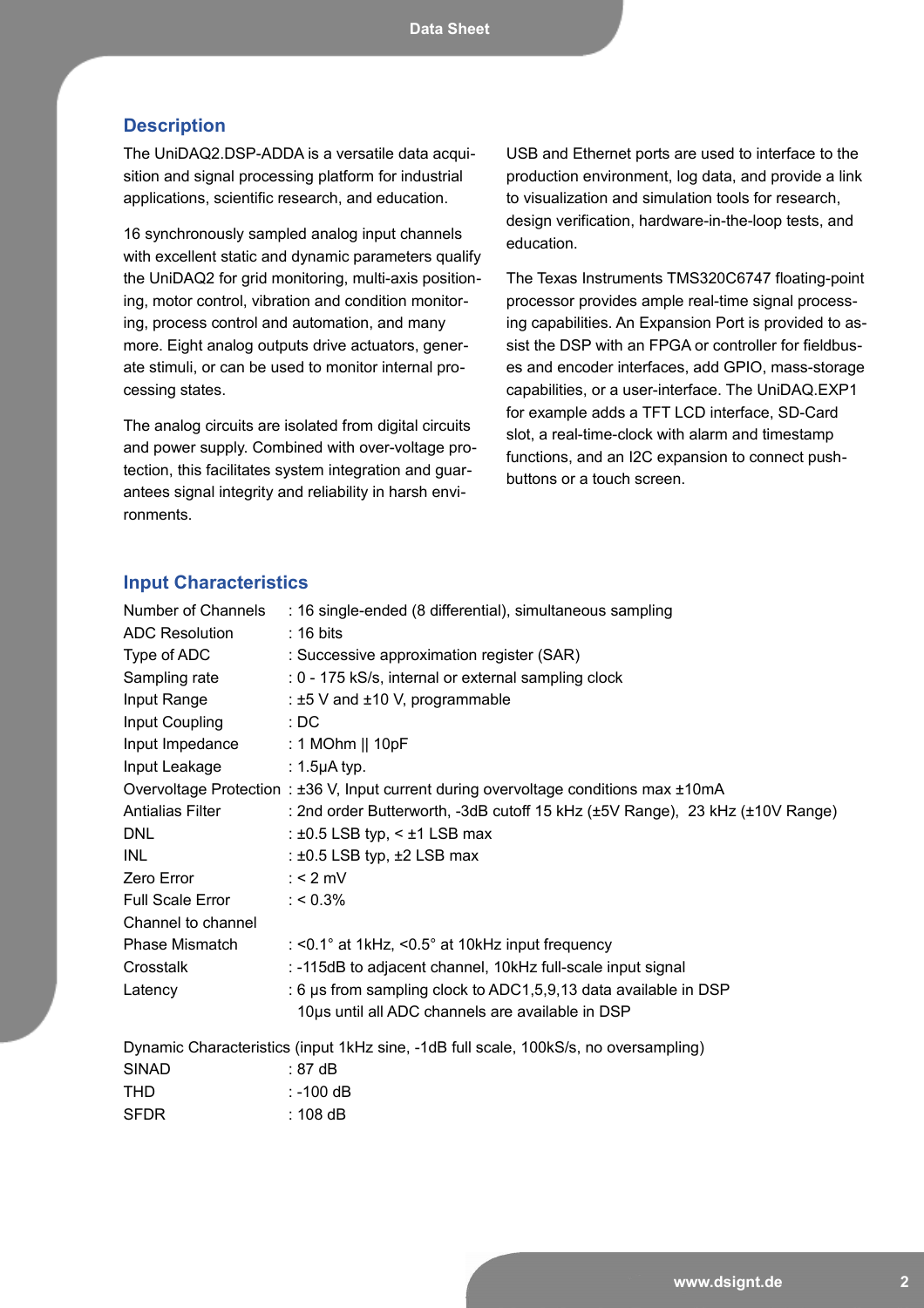# **Output Characteristics**

| Number of Channels                            | : 8 single-ended, simultaneous sampling or single-DAC update mode,                                                                             |
|-----------------------------------------------|------------------------------------------------------------------------------------------------------------------------------------------------|
| <b>DAC Resolution</b>                         | $: 16 \text{ bits}$                                                                                                                            |
| Type of DAC                                   | : String DAC, inherently monotonic                                                                                                             |
| Sampling Rate                                 | : 0 - 105 kS/s, internal or external sampling clock. Simultaneous sampling<br>synchronized to ADC or triggered by an independent clock source. |
| Settling Time                                 | : full scale step: 10us to 0.03%, 15us to 1LSB                                                                                                 |
| Output Range                                  | : $\pm 5$ V and $\pm 10$ V, programmable                                                                                                       |
|                                               | unipolar and asymmetric output range by programming the DAC offset register.                                                                   |
|                                               | Gain and zero calibration registers per channel.                                                                                               |
| Startup Voltage                               | : 0V                                                                                                                                           |
| <b>Output Coupling</b>                        | :DC                                                                                                                                            |
| Output Impedance                              | $:50$ Ohms                                                                                                                                     |
| <b>Current Drive</b>                          | : ±5mA, short-circuit limited to 70mA                                                                                                          |
| Capacitive Drive                              | : 20000pF                                                                                                                                      |
| <b>Antialias Filter</b>                       | : 2nd order Butterworth, -3dB at 50kHz                                                                                                         |
| <b>DNL</b>                                    | : $\pm 0.5$ LSB typ, $\pm 1$ LSB max                                                                                                           |
| INL                                           | : $\pm$ 1.5 LSB typ, $\pm$ 4 LSB max                                                                                                           |
| Zero Error                                    | : < 3 mV uncalibrated                                                                                                                          |
| <b>Full Scale Error</b>                       | $:$ < 0.3% uncalibrated                                                                                                                        |
| Crosstalk                                     | : -105dB to adjacent channel, 10kHz full-scale output signal                                                                                   |
|                                               | Dynamic Characteristics (output 1kHz sine, -1dB full scale, 100kS/s)                                                                           |
| CININD<br>$\overline{71}$ and $\overline{71}$ |                                                                                                                                                |

| <b>SINAD</b> | : 74 dB  |
|--------------|----------|
| THD          | ∶ -74 dB |
| <b>SFDR</b>  | : 75 dB  |

# **Trigger Inputs**

| Number of Channels | $\cdot$ 2                                                         |
|--------------------|-------------------------------------------------------------------|
| Input Range        | : 3.3V and 5V TTL/CMOS compatible, Overvoltage Protection: ±36 V, |
|                    | Input current during overvoltage conditions max ±10mA             |
| Usage              | : ADC conversion start                                            |
|                    | DAC update                                                        |
|                    | Pre- or post trigger event to DSP and/or Expansion Board          |
|                    | Capture inputs (frequency, pulse width, duty cycle)               |
|                    | Quadrature input (relative rotation angle and speed)              |

# **Trigger Outputs**

| Number of Channels | $\cdot$ 1                                                     |
|--------------------|---------------------------------------------------------------|
| Output Range       | : 3.3V LVTTL, 5V TTL/CMOS compatible                          |
| Output Impedance   | $:50$ Ohms                                                    |
| Usage              | : ADC sampling clock output                                   |
|                    | Trigger event or clock output from DSP and/or Expansion Board |

## **Communication Ports**

| Ethernet | : 1 Port, 100 MBit/s, full-duplex, RJ45 |
|----------|-----------------------------------------|
| USB2.0   | : 1 Port, 480 MBit/s, Typ B (device)    |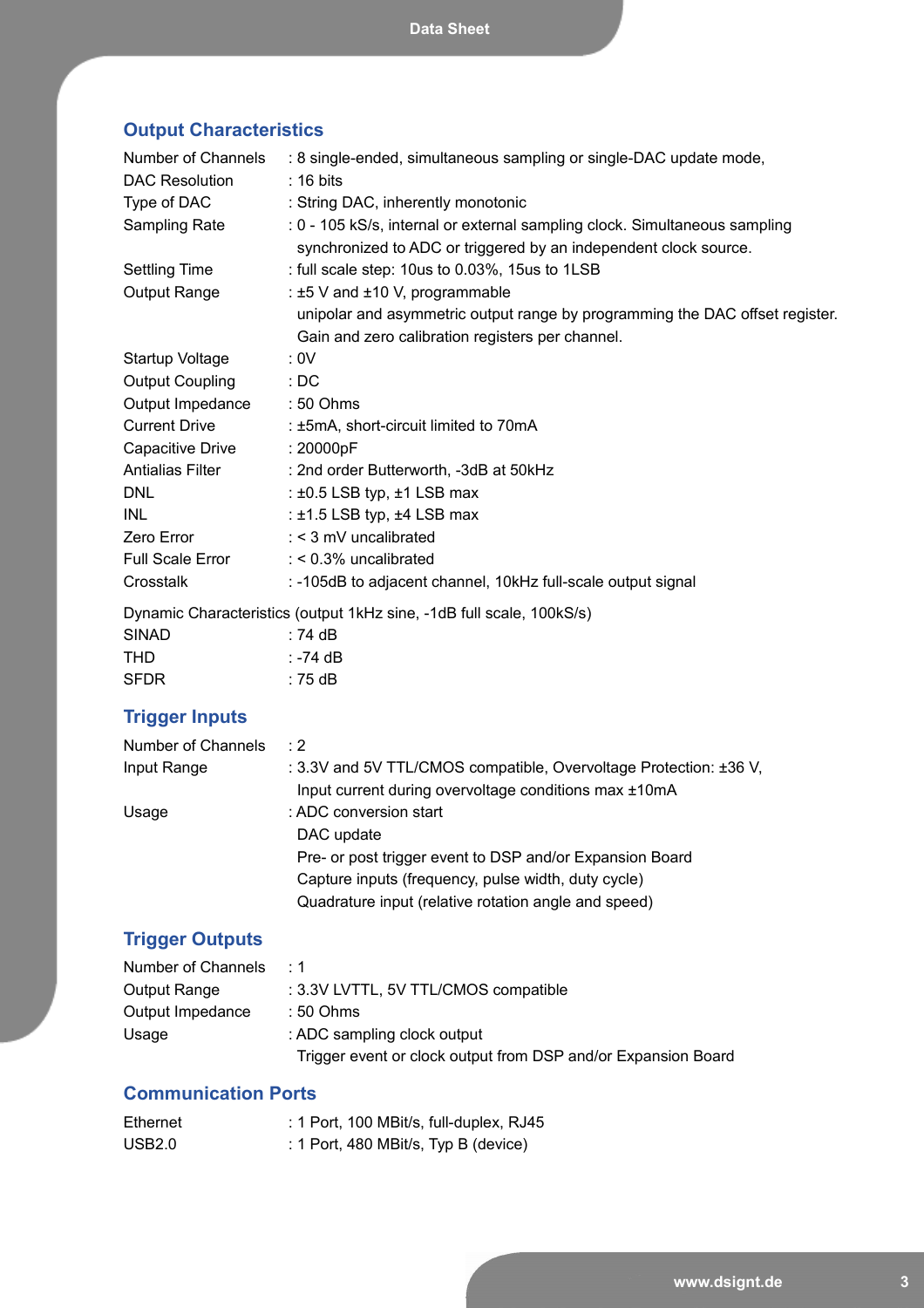| <b>Signal Processing</b>                   |                                                                                                                                                                                                                                                                                                                                                                                                                                                                                                                                                 |  |
|--------------------------------------------|-------------------------------------------------------------------------------------------------------------------------------------------------------------------------------------------------------------------------------------------------------------------------------------------------------------------------------------------------------------------------------------------------------------------------------------------------------------------------------------------------------------------------------------------------|--|
| <b>DSP</b><br>Memory                       | : Texas Instruments TMS320C6747, 456 MHz, optional: OMAP-L137 DSP + ARM9<br>: 32 Kbytes L1 Program RAM/Cache<br>32 Kbytes L1 Data RAM/Cache<br>256 Kbytes L2 RAM/Cache<br>128 Kbytes L3 RAM<br>64 Mbytes SDRAM, 133 MHz<br>8 Mbytes non-volatile Flash Memory                                                                                                                                                                                                                                                                                   |  |
| <b>Debugging Ports</b>                     |                                                                                                                                                                                                                                                                                                                                                                                                                                                                                                                                                 |  |
| <b>JTAG</b><br>Debug UART                  | : TI in-circuit emulator, 14-pin header, 2.54mm pitch<br>: 1 x RS232, TxD and RxD, 3pin KK-connector 2.54mm pitch                                                                                                                                                                                                                                                                                                                                                                                                                               |  |
| <b>Expansion Port</b>                      |                                                                                                                                                                                                                                                                                                                                                                                                                                                                                                                                                 |  |
| Connector<br>Signals                       | : 80-pin, 0.8mm pitch<br>: DSP EMIFA * (asynchronous parallel bus and NAND-Flash support)<br>DSP UHPI * (parallel host processor interface)<br>DSP SD/MMC * (eMMC or SD-Card expansion)<br>DSP LCDC * (LCD Controller)<br>* These signals share the same pins. With the exception of the LCD + SD/MMC<br>combination, usage is mutually exclusive.<br>4 x GPIO, unused signals of the above interfaces can be used as additional GPIO<br>1 x SPI<br>$1 \times 12C$<br>Trigger Signals (2 x in, 3 x out)<br>Power Supply 3.3V and VIN (5 to 18V) |  |
| <b>Power Supply</b>                        |                                                                                                                                                                                                                                                                                                                                                                                                                                                                                                                                                 |  |
| <b>Supply Voltage</b><br>Power Consumption | : 5 - 18V ±5%, reverse-polarity protected<br>: 3W typical                                                                                                                                                                                                                                                                                                                                                                                                                                                                                       |  |
| <b>Isolation</b>                           |                                                                                                                                                                                                                                                                                                                                                                                                                                                                                                                                                 |  |
| max. Voltage                               | : 350VAC / 500VDC between analog GND and digital GND / power supply                                                                                                                                                                                                                                                                                                                                                                                                                                                                             |  |
| <b>Mechanics</b>                           |                                                                                                                                                                                                                                                                                                                                                                                                                                                                                                                                                 |  |
| Size                                       | : Eurocard, 160 x 100 x 15 mm                                                                                                                                                                                                                                                                                                                                                                                                                                                                                                                   |  |
| <b>Operating Conditions</b>                |                                                                                                                                                                                                                                                                                                                                                                                                                                                                                                                                                 |  |
| Ambient Temperature : 0-70°C               |                                                                                                                                                                                                                                                                                                                                                                                                                                                                                                                                                 |  |

Humidity : max. 95% rel., non condensing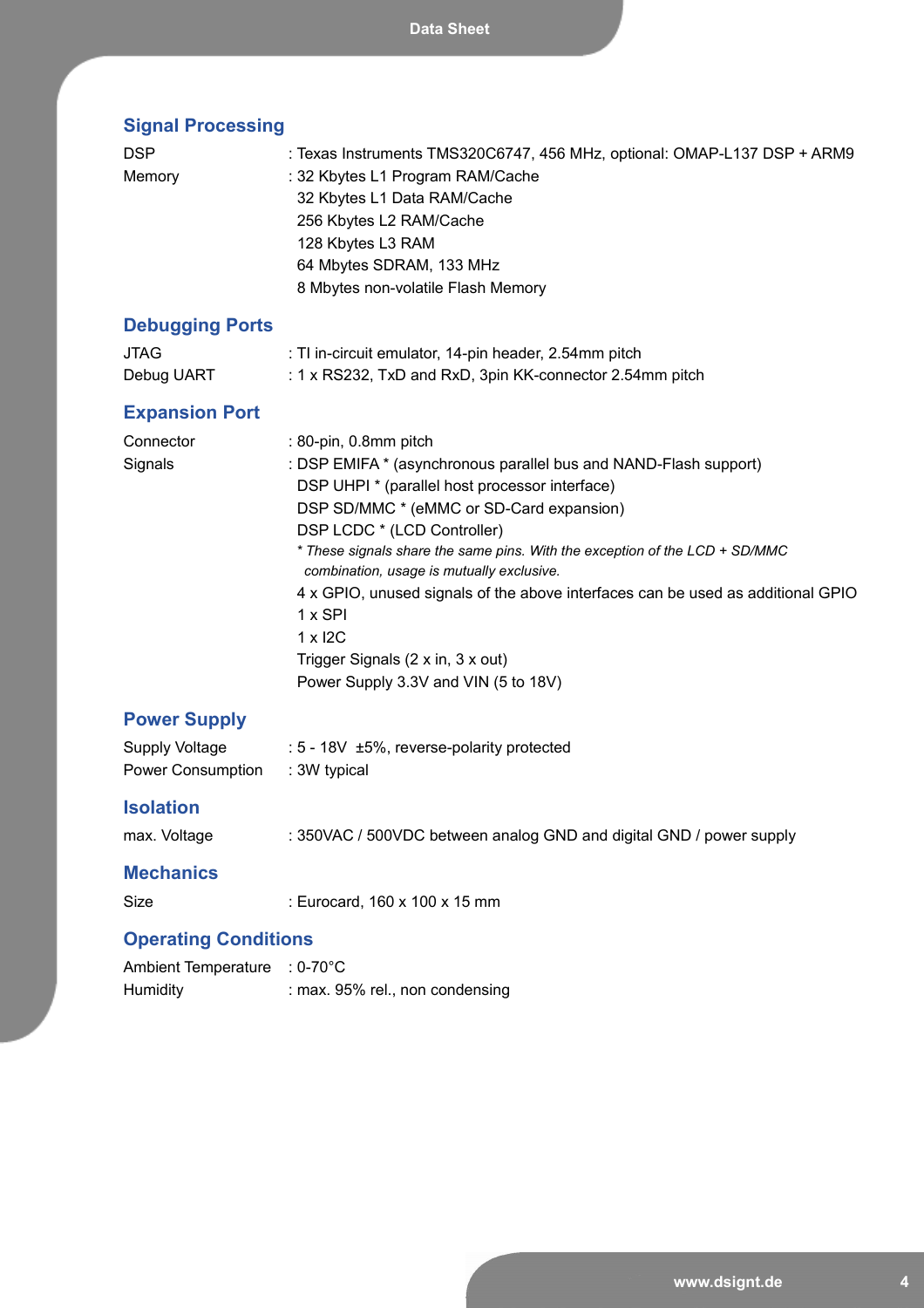## **Miscellaneous**

- Reset and User Pushbuttons
- Bi-color LED
- On-board temperature sensor
- Isolated ±13V/50mA and ±3.3V/50mA supplies to power external signal conditioning and I2C circuits.
- Isolated I2C port to control external signal conditioning multiplexers, PGAs, etc.
- Memory-resident setup and test programs for maintenance and software updates via USB Virtual-COM port.
- Extensive support software, demo programs, and configurations for Texas Instruments Code Composer Studio and SYS/BIOS RTOS.
- Analog I/O and power supply on 64-pin DIN 41612 connector, compatible with 19" 3U rack systems and IDC ribbon cable connectors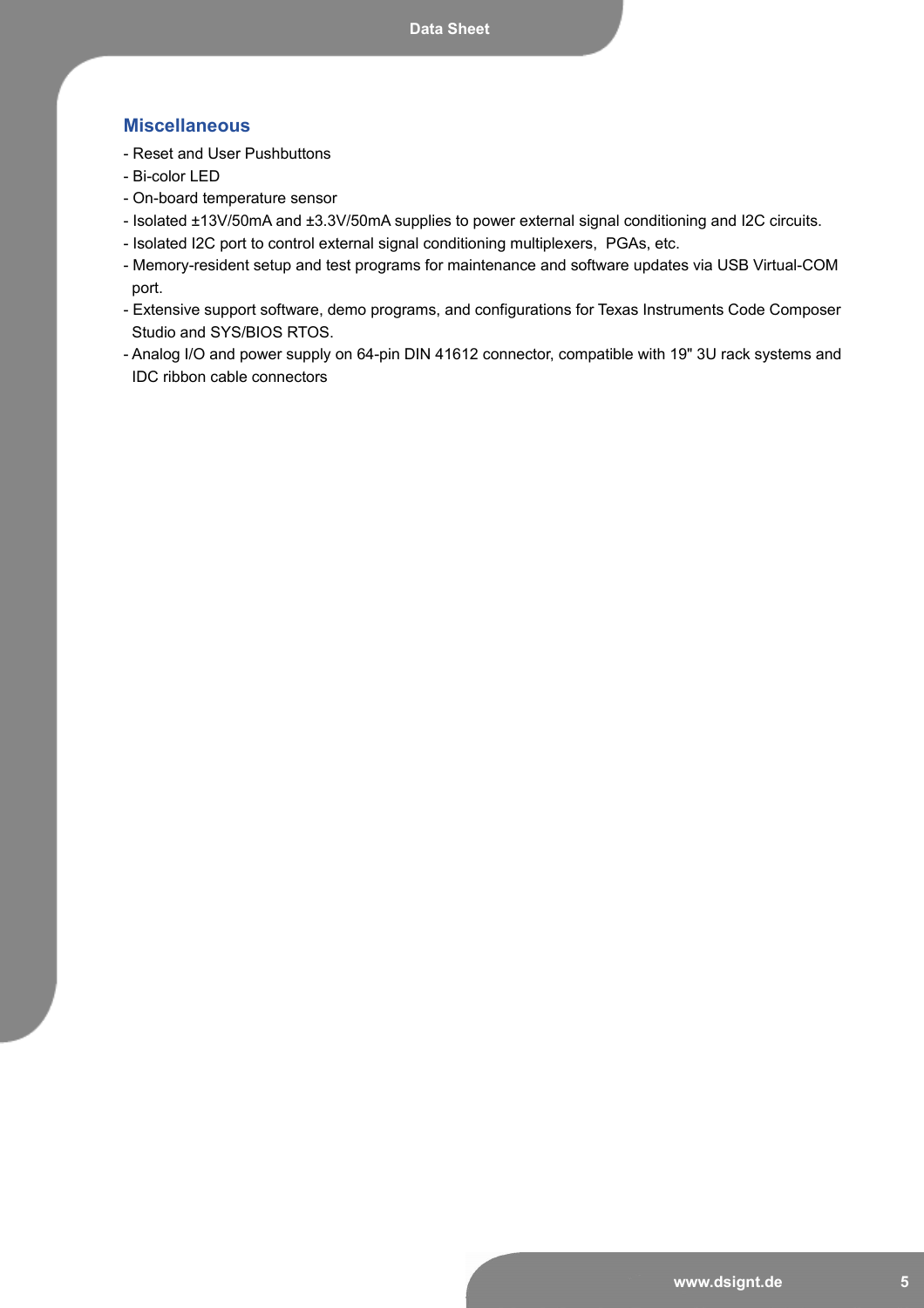## **Typical Performance Diagrams**

All measurements taken with 100kS/s, no oversampling, ±5V range, unless otherwise noted

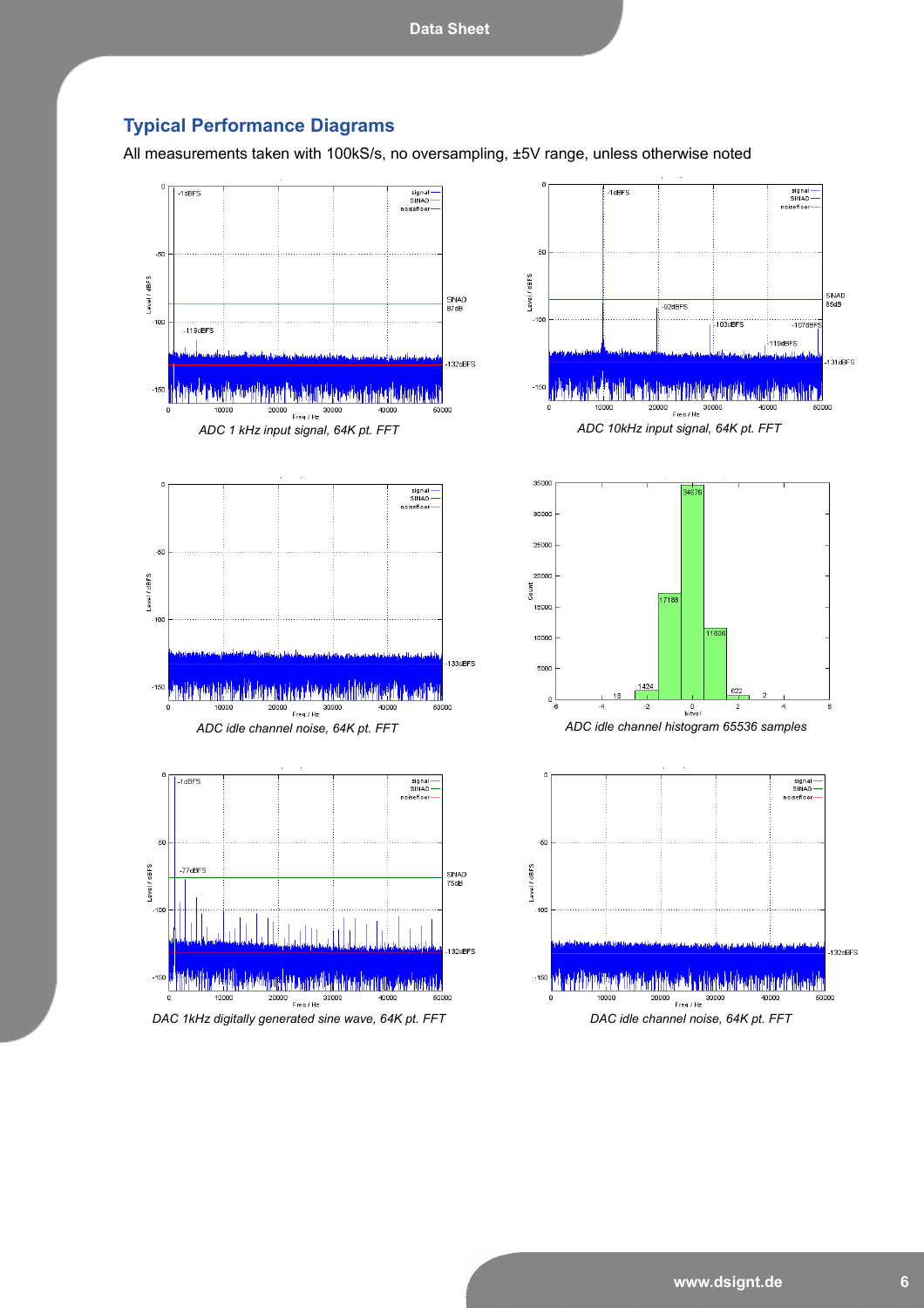### **Application Notes**

The UniDAQ2 forms a highly versatile signal processing core. However, in many applications additional signal conditioning frontends and/or user interfaces are required. Various options exist to add these extensions:

• 19" Rack Mount System:

A 160x100mm Eurocard with signal conditioning frontends and analog I/O connectors is mounted next to the UniDAQ2. The interconnections between the two cards are integrated into a backplane or via fly-by connections.

• Stand-Alone Tabletop Measurement System:

A Eurocard with analog frontend circuits and I/O connectors is mounted below or above the UniDAQ2. The UniDAQ DIN41612 backplane connector is replaced with a straight board-to board header.

• Handheld Device:

A UniDAQ.EXP1 board is mounted on the UniDAQ2, providing SD-Card, real-time-clock, and a LCD interface. LCD and pushbuttons are mounted on top of this assembly. Analog I/O connectors may be placed on the top cover or on one of the sides.



*Figure 1: Tabletop Measuring Device Example*



*Figure 2: Handheld Device Example*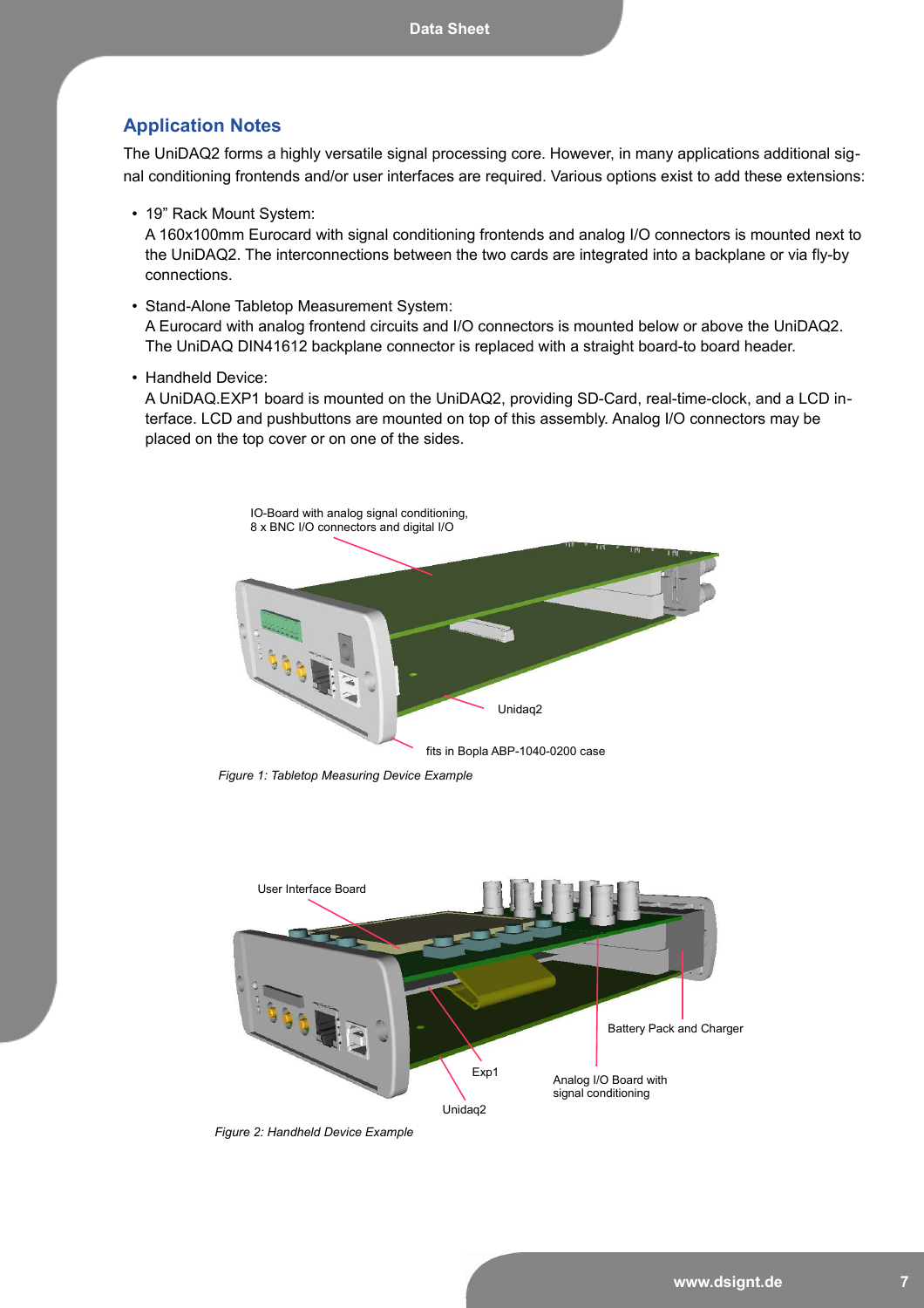**Data Sheet**

Signal Conditioning and I/O connectivity will vary with each application. D.SignT offers assistance and development services for your specific needs and also provides ready-made tried-and-tested solutions. Please contact your local distributor or D.SignT. Some typical examples are

- microphone pre-amplifiers for acoustic measurements, beam-forming and active noise cancellation
- frontends for piezo-electric acceleration sensors with IEPE supply and TEDS
- strain-gauge bridge transducer inputs and bridge excitation
- RTD and TC inputs

## **Connector Pinout**

mating receptacles: Rear-panel I/O extensions: Type R, female, 64 positions A+C, right angle Backplane: Type C, female, 64 positions A+C, straight Ribbon Cable: Type C IDC, 64 positions A+C

| Pin            | <b>Row</b> | Signal            | Signal                | <b>Row</b> |
|----------------|------------|-------------------|-----------------------|------------|
| 1              | a          | ADC1 IN           | <b>ADC2 GND</b>       | C          |
| $\overline{2}$ | a          | <b>ADC1 GND</b>   | <b>ADC2 IN</b>        | C          |
| 3              | a          | <b>ADC3 IN</b>    | <b>ADC4 GND</b>       | C          |
| 4              | a          | <b>ADC3 GND</b>   | <b>ADC4 IN</b>        | C          |
| 5              | a          | <b>ADC5 IN</b>    | <b>ADC6 GND</b>       | C          |
| 6              | a          | <b>ADC5 GND</b>   | ADC6 IN               | C          |
| 7              | a          | <b>ADC7 IN</b>    | <b>ADC8 GND</b>       | c          |
| 8              | a          | <b>ADC7 GND</b>   | ADC8 IN               | C          |
| 9              | a          | ADC9 IN           | ADC10 GND             | c          |
| 10             | a          | <b>ADC9 GND</b>   | ADC10 IN              | C          |
| 11             | a          | ADC11 IN          | ADC12 GND             | C          |
| 12             | a          | ADC11 GND         | ADC12 IN              | C          |
| 13             | a          | ADC13 IN          | <b>ADC14 GND</b>      | C          |
| 14             | a          | ADC13 GND         | ADC14 IN              | c          |
| 15             | a          | ADC15 IN          | ADC <sub>16</sub> GND | C          |
| 16             | a          | ADC15 GND         | ADC16 IN              | C          |
| 17             | a          | +13V AVCCP out    | <b>OV AGND out</b>    | c          |
| 18             | a          | -13V AVCCM out    | <b>OV AGND out</b>    | C          |
| 19             | a          | <b>DAC1 OUT</b>   | <b>DAC2 GND</b>       | C          |
| 20             | a          | <b>DAC1 GND</b>   | <b>DAC2 OUT</b>       | C          |
| 21             | a          | <b>DAC3 OUT</b>   | <b>DAC4 GND</b>       | c          |
| 22             | a          | <b>DAC3 GND</b>   | <b>DAC4 OUT</b>       | C          |
| 23             | a          | <b>DAC5 OUT</b>   | <b>DAC6 GND</b>       | C          |
| 24             | a          | <b>DAC5 GND</b>   | <b>DAC6 OUT</b>       | C          |
| 25             | a          | <b>DAC7 OUT</b>   | <b>DAC8 GND</b>       | C          |
| 26             | a          | <b>DAC7 GND</b>   | <b>DAC8 OUT</b>       | C          |
| 27             | a          | +3.3V AVDD out    | <b>OV AGND out</b>    | C          |
| 28             | a          | <b>SCL</b>        | <b>SDA GND</b>        | C          |
| 29             | a          | <b>SCL GND</b>    | <b>SDA</b>            | C          |
| 30             | a          |                   |                       | C          |
| 31             | a          | <b>GND SUPPLY</b> | <b>GND SUPPLY</b>     | с          |
| 32             | a          | <b>V SUPPLY</b>   | <b>V SUPPLY</b>       | C          |
|                |            |                   |                       |            |